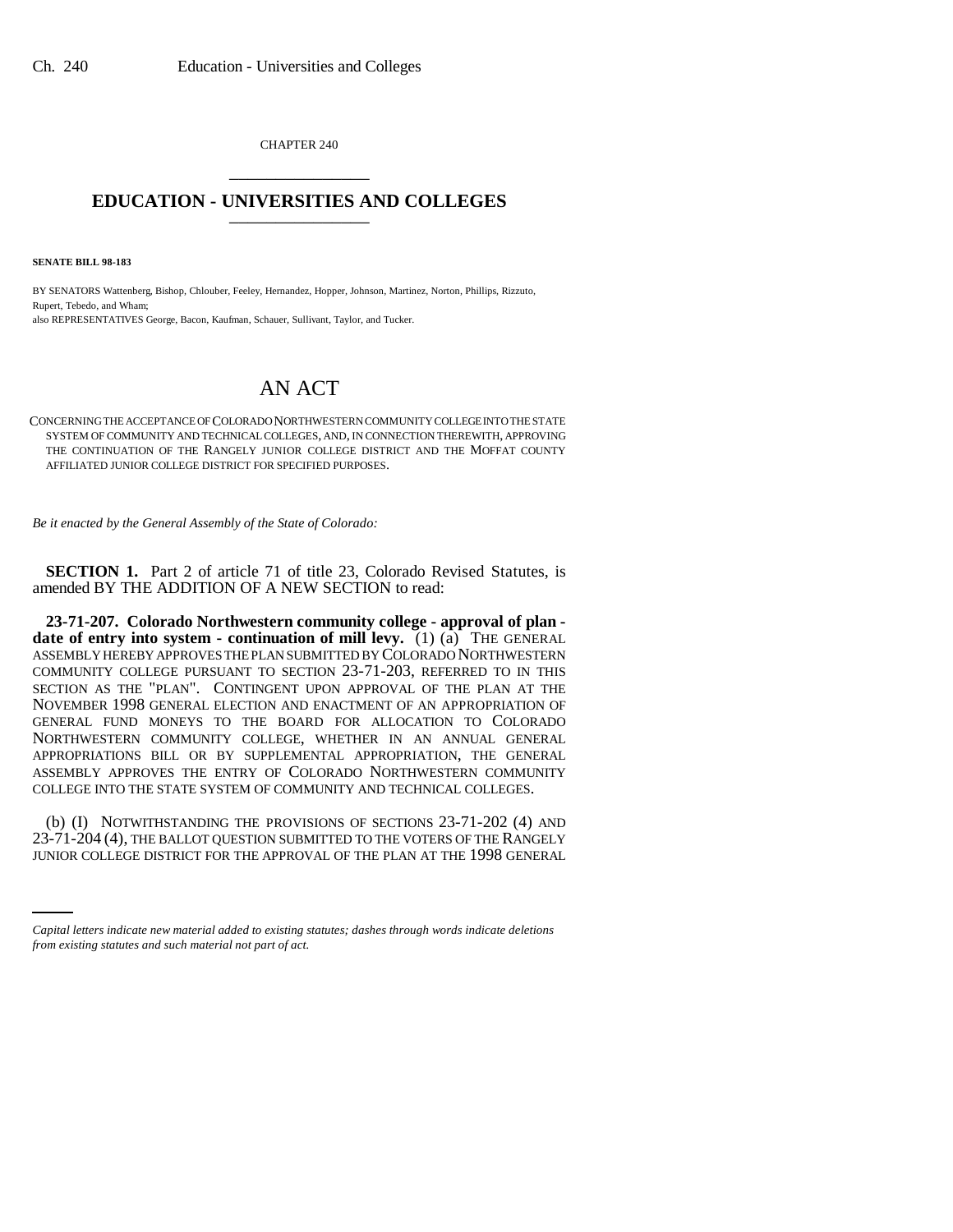## ELECTION SHALL BE:

"SHALL COLORADO NORTHWESTERN COMMUNITY COLLEGE JOIN THE STATE SYSTEM OF COMMUNITY AND TECHNICAL COLLEGES UPON ENACTMENT OF AN APPROPRIATION TO FUND COLORADO NORTHWESTERN COMMUNITY COLLEGE AS A PART OF THE STATE SYSTEM OF COMMUNITY AND TECHNICAL COLLEGES, AND SHALL THE RANGELY JUNIOR COLLEGE DISTRICT CONTINUE TO COLLECT PROPERTY TAXES AFTER THE APPROPRIATION IS ENACTED IN THE AMOUNT OF FIVE MILLS, UNTIL SUCH TIME AS THE RANGELY JUNIOR COLLEGE DISTRICT BOARD AND THE VOTERS OF THE RANGELY JUNIOR COLLEGE DISTRICT APPROVE AN INCREASE IN THE MILL LEVY, FOR TUITION, SUPPLEMENTAL PROGRAM FUNDING, AND CAPITAL CONSTRUCTION PURPOSES PLUS THE MILL LEVY REQUIRED FOR THE CONTINUATION OF THE DEBT SERVICE ON OUTSTANDING GENERAL OBLIGATION BONDS PREVIOUSLY APPROVED BY VOTERS, AND SHALL ALL ASSETS BE TRANSFERRED TO THE STATE BOARD FOR COMMUNITY COLLEGES AND OCCUPATIONAL EDUCATION, AND PROVISION BE MADE FOR MEETING ALL LIABILITIES AS PROVIDED IN THE PLAN?

YES \_\_\_\_\_ NO \_\_\_\_\_".

(II) AT THE 1998 GENERAL ELECTION, THE VOTERS OF THE MOFFAT COUNTY AFFILIATED JUNIOR COLLEGE DISTRICT SHALL DECIDE THE FOLLOWING QUESTION:

"IF THE MAJORITY OF THE VOTERS OF THE RANGELY JUNIOR COLLEGE DISTRICT APPROVE COLORADO NORTHWESTERN COMMUNITY COLLEGE JOINING THE STATE SYSTEM OF COMMUNITY AND TECHNICAL COLLEGES AND AN APPROPRIATION IS ENACTED FOR SUCH PURPOSE, SHALL THE MOFFAT COUNTY AFFILIATED JUNIOR COLLEGE DISTRICT, AS PART OF THE AREA SERVED BY COLORADO NORTHWESTERN COMMUNITY COLLEGE PURSUANT TO THE PLAN, CONTINUE TO COLLECT PROPERTY TAXES THROUGH THE 2008 PROPERTY TAX YEAR IN THE AMOUNT OF THREE MILLS, UNTIL SUCH TIME AS THE MOFFAT COUNTY AFFILIATED JUNIOR COLLEGE DISTRICT BOARD AND THE VOTERS OF THE MOFFAT COUNTY AFFILIATED JUNIOR COLLEGE DISTRICT APPROVE AN INCREASE IN THE MILL LEVY, FOR TUITION, SUPPLEMENTAL PROGRAM FUNDING, AND CAPITAL CONSTRUCTION PURPOSES?

YES \_\_\_\_\_ NO \_\_\_\_\_".

(2) (a) NOTWITHSTANDING THE PROVISIONS OF SECTION 23-71-203 (1), IF THE PLAN IS APPROVED BY A MAJORITY OF THE VOTERS IN THE RANGELY JUNIOR COLLEGE DISTRICT AND IF MONEYS ARE APPROPRIATED AS PROVIDED IN SUBSECTION (1) OF THIS SECTION,COLORADO NORTHWESTERN COMMUNITY COLLEGE SHALL ENTER THE STATE SYSTEM OF COMMUNITY AND TECHNICAL COLLEGES ON THE EFFECTIVE DATE OF THE APPROPRIATION. THE RANGELY JUNIOR COLLEGE DISTRICT SHALL CONTINUE AS PROVIDED IN SUBSECTION (3) OF THIS SECTION. IF A MAJORITY OF THE VOTERS OF THE MOFFAT COUNTY AFFILIATED JUNIOR COLLEGE DISTRICT APPROVE THE MEASURE SET FORTH IN SUBPARAGRAPH (II) OF PARAGRAPH (b) OF SUBSECTION (1) OF THIS SECTION, THE MOFFAT COUNTY AFFILIATED JUNIOR COLLEGE DISTRICT SHALL CONTINUE AS PROVIDED IN SUBSECTION (4) OF THIS SECTION.

(b) UPON ENTRY INTO THE STATE SYSTEM OF COMMUNITY AND TECHNICAL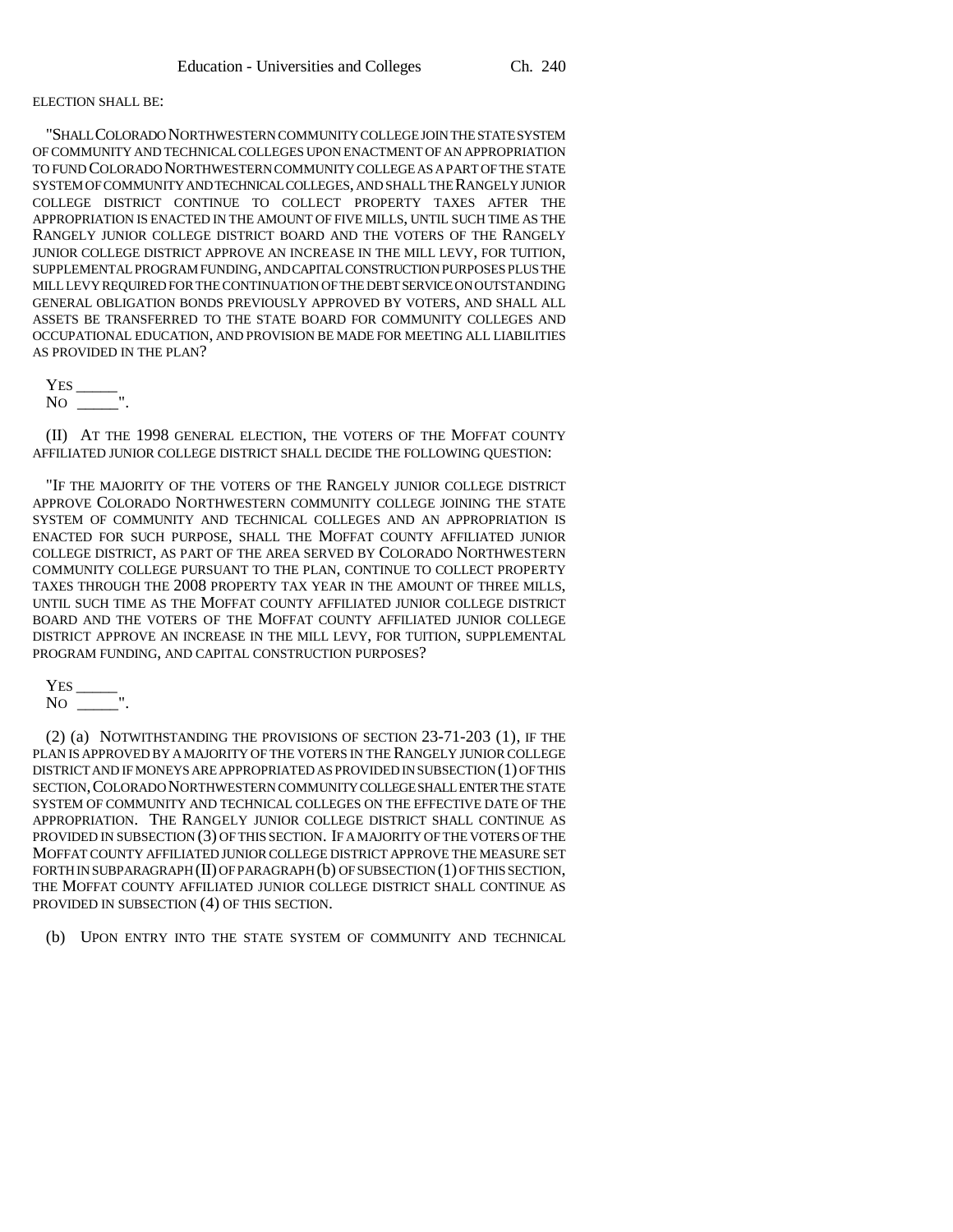COLLEGES:

(I) COLORADO NORTHWESTERN COMMUNITY COLLEGE SHALL BE UNDER THE MANAGEMENT AND CONTROL OF THE BOARD;

(II) THE ASSETS AND LIABILITIES OF COLORADO NORTHWESTERN COMMUNITY COLLEGE SHALL BE TRANSFERRED TO THE BOARD IN ACCORDANCE WITH THE PLAN; AND

(III) THE EDUCATIONAL FACILITIES OF COLORADO NORTHWESTERN COMMUNITY COLLEGE SHALL BE IMMEDIATELY ELIGIBLE FOR STATE CONTROLLED MAINTENANCE FUNDS.

(3) (a) IF THE PLAN IS APPROVED AS SPECIFIED IN PARAGRAPH (a) OF SUBSECTION (2) OF THIS SECTION AND IF MONEYS ARE APPROPRIATED AS PROVIDED IN SUBSECTION (1) OF THIS SECTION:

(I) THE RANGELY JUNIOR COLLEGE DISTRICT SHALL REMAIN IN EXISTENCE;

(II) NOTWITHSTANDING ANY OTHER PROVISION OF THIS PART 2 TO THE CONTRARY, THE RANGELY JUNIOR COLLEGE DISTRICT SHALL CONTINUE TO COLLECT PROPERTY TAX AND SPECIFIC OWNERSHIP TAX IN THE DISTRICT. THE RANGELY JUNIOR COLLEGE DISTRICT IN DECEMBER, 1999, SHALL INITIALLY LEVY FIVE MILLS FOR THE PURPOSES SPECIFIED IN SUBPARAGRAPH (III) OF THIS PARAGRAPH (a) IN ADDITION TO THE MILL LEVY REQUIRED FOR DEBT SERVICE ON OUTSTANDING GENERAL OBLIGATION BONDS PREVIOUSLY APPROVED BY VOTERS;

(III) THE RANGELY JUNIOR COLLEGE DISTRICT SHALL USE THE REVENUES COLLECTED PURSUANT TO THIS SUBSECTION (3), OTHER THAN THOSE COLLECTED FOR OUTSTANDING GENERAL OBLIGATION BONDS PREVIOUSLY APPROVED, TO:

(A) ASSIST RESIDENTS OF THE RANGELY JUNIOR COLLEGE DISTRICT WHO ARE ENROLLED AT COLORADO NORTHWESTERN COMMUNITY COLLEGE IN DEFRAYING INCREASES IN TUITION THAT MAY RESULT FROM ENTRY INTO THE STATE SYSTEM OF COMMUNITY AND TECHNICAL COLLEGES;

(B) PROVIDE SUPPLEMENTAL FUNDING TO THE STATE FOR THE OPERATING COSTS OF CURRENT OR FUTURE PROGRAMS OFFERED BY COLORADO NORTHWESTERN COMMUNITY COLLEGE;

(C) ERECT NEW OR RENOVATE EXISTING FACILITIES; AND

(D) PROVIDE CAPITAL FUNDING FOR TECHNOLOGY ENHANCEMENT AND SUPPLEMENTAL EQUIPMENT FOR COLORADO NORTHWESTERN COMMUNITY COLLEGE;

(IV) ALL ASSETS AND LIABILITIES OF THE RANGELY JUNIOR COLLEGE DISTRICT SHALL BE TRANSFERRED TO THE BOARD; EXCEPT THAT THE OUTSTANDING GENERAL OBLIGATION BONDS AND ASSOCIATED DEBT SERVICE ASSETS AND LIABILITIES OF THE RANGELY JUNIOR COLLEGE DISTRICT IN EXISTENCE AS OF JUNE 30, 1999, SHALL REMAIN WITH SUCH DISTRICT AND THE RANGELY JUNIOR COLLEGE DISTRICT SHALL ADMINISTER THE MILL LEVY FOR THE RETIREMENT OF SAID BONDS PURSUANT TO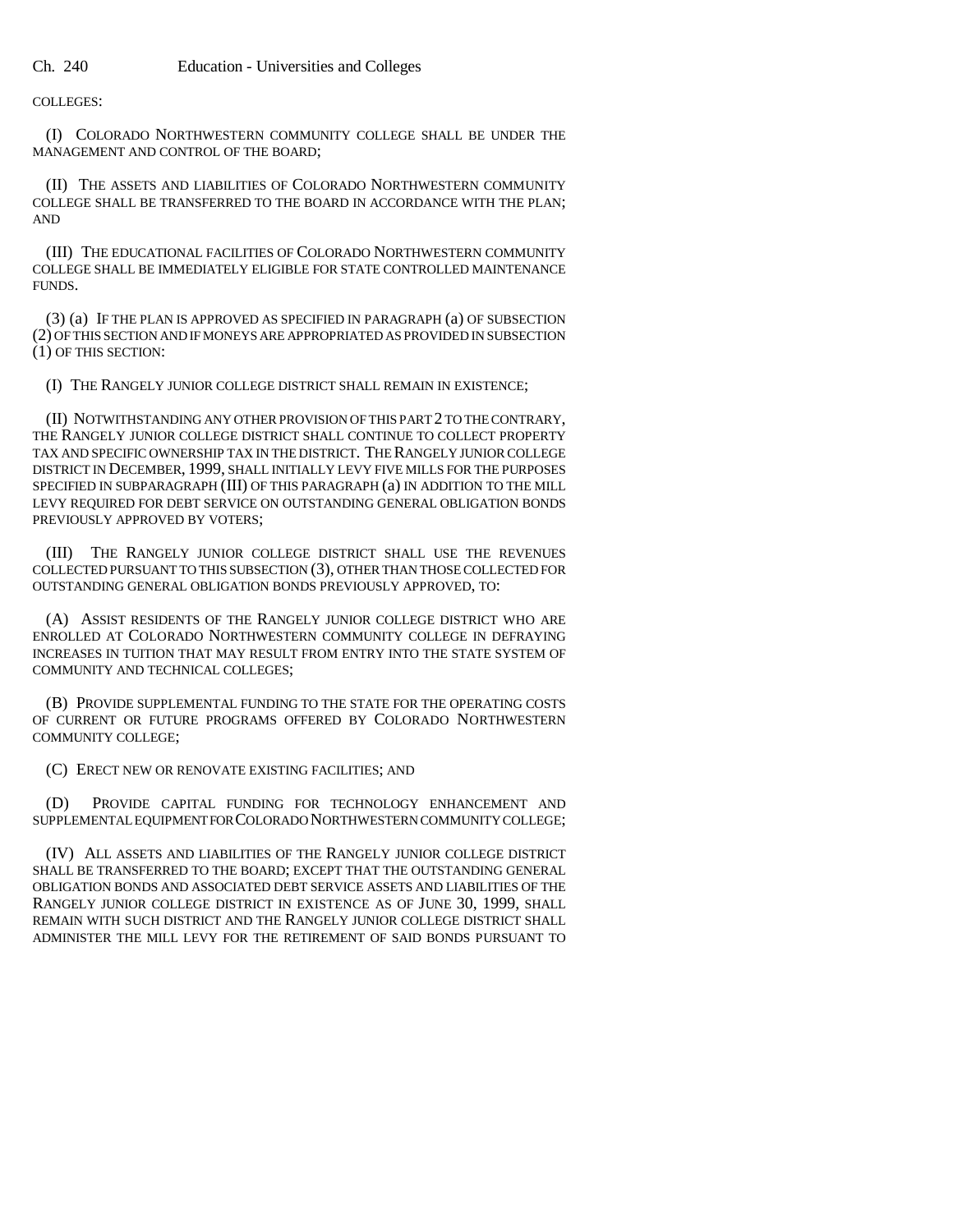## SECTION 23-71-204 (5);

(V) NOTWITHSTANDING THE PROVISIONS OF SECTION 23-71-122, THE RANGELY JUNIOR COLLEGE DISTRICT BOARD OF TRUSTEES SHALL HAVE ONLY THE POWERS NECESSARY TO LEVY TAXES AND DISTRIBUTE THE REVENUES GENERATED THEREFROM IN ACCORDANCE WITH THE PURPOSES LISTED IN SUBPARAGRAPH (III) OF THIS PARAGRAPH (a) AND THE POWERS ENUMERATED IN SECTION  $23-71-122(1)(b)$ , (1) (h),  $(1)$  (k),  $(1)$  (m),  $(1)$  (n), AND  $(1)$  (q);

(VI) THE RANGELY JUNIOR COLLEGE DISTRICT BOARD OF TRUSTEES SHALL HAVE NO EMPLOYEES; AND

(VII) NOTWITHSTANDING THE PROVISIONS OF SECTION 23-71-123, THE RANGELY JUNIOR COLLEGE DISTRICT BOARD OF TRUSTEES SHALL HAVE ONLY THE DUTY TO PREPARE AND ADOPT A BUDGET PURSUANT TO PART 1 OF ARTICLE 44 OF TITLE 22, C.R.S., AND ANY ADDITIONAL DUTIES ENUMERATED IN THE PLAN.

(b) UPON THE FUTURE DISSOLUTION OF THE RANGELY JUNIOR COLLEGE DISTRICT, ANY ASSETS REMAINING AS OF THE DATE OF DISSOLUTION SHALL BE TRANSFERRED TO THE BOARD.

(4) (a) (I) IF THE PLAN IS APPROVED AND MONEYS ARE APPROPRIATED THEREFOR AS PROVIDED IN SUBSECTION (1) OF THIS SECTION AND IF THE VOTERS OF THE MOFFAT COUNTY AFFILIATED JUNIOR COLLEGE DISTRICT APPROVE THE BALLOT MEASURE SET FORTH IN SUBPARAGRAPH (II) OF PARAGRAPH (b) OF SUBSECTION (1) OF THIS SECTION, THE MOFFAT COUNTY AFFILIATED JUNIOR COLLEGE DISTRICT SHALL REMAIN IN EXISTENCE UNTIL JANUARY 1, 2009, ON WHICH DATE THE MOFFAT COUNTY AFFILIATED JUNIOR COLLEGE DISTRICT SHALL DISSOLVE PURSUANT TO SUBPARAGRAPH (V) OF THIS PARAGRAPH (a). PRIOR TO SAID DATE, THE MOFFAT COUNTY AFFILIATED JUNIOR COLLEGE DISTRICT, SHALL CONTINUE TO COLLECT PROPERTY TAX FOR A PERIOD NOT TO EXCEED TEN YEARS IN THE INITIAL AMOUNT OF THREE MILLS. THE MOFFAT COUNTY AFFILIATED JUNIOR COLLEGE DISTRICT SHALL USE THE TAX MONEYS COLLECTED PURSUANT TO THIS SUBPARAGRAPH (I) TO:

(A) ASSIST RESIDENTS OF THE MOFFAT COUNTY AFFILIATED JUNIOR COLLEGE DISTRICT WHO ARE ENROLLED AT COLORADO NORTHWESTERN COMMUNITY COLLEGE IN DEFRAYING INCREASES IN TUITION THAT MAY RESULT FROM ENTRY INTO THE STATE SYSTEM OF COMMUNITY AND TECHNICAL COLLEGES;

(B) PROVIDE SUPPLEMENTAL FUNDING TO THE STATE FOR THE OPERATING COSTS OF CURRENT OR FUTURE PROGRAMS OFFERED BY COLORADO NORTHWESTERN COMMUNITY COLLEGE;

(C) ERECT NEW OR RENOVATE EXISTING FACILITIES;

PROVIDE CAPITAL FUNDING FOR TECHNOLOGY ENHANCEMENT AND SUPPLEMENTAL EQUIPMENT FOR COLORADO NORTHWESTERN COMMUNITY COLLEGE; AND

(E) PROVIDE FOR THE OPERATING COSTS OF THE FACILITIES OWNED BY THE MOFFAT COUNTY AFFILIATED JUNIOR COLLEGE DISTRICT.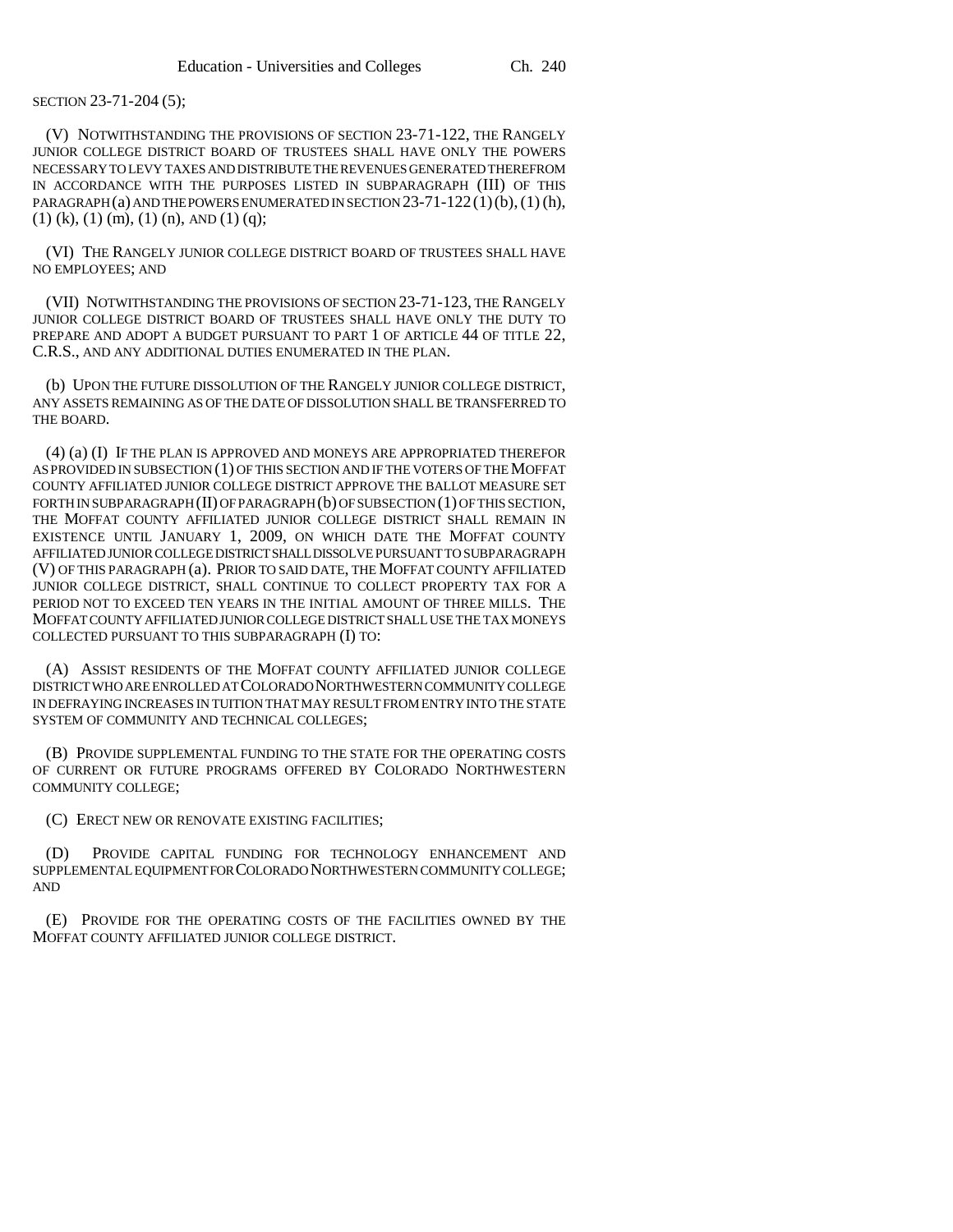(II) NOTWITHSTANDING THE PROVISIONS OF SECTION 23-72-121, THE MOFFAT COUNTY AFFILIATED JUNIOR COLLEGE DISTRICT BOARD OF CONTROL SHALL HAVE ONLY THE POWERS NECESSARY TO LEVY TAXES AND DISTRIBUTE THE REVENUES GENERATED THEREFROM IN ACCORDANCE WITH THE PURPOSES LISTED IN SUBPARAGRAPH (I) OF THIS PARAGRAPH (a) AND THE POWERS ENUMERATED IN SECTION 23-72-121 (2) (b), (2) (e), (2) (g), AND (2) (k).

(III) THE MOFFAT COUNTY AFFILIATED JUNIOR COLLEGE DISTRICT BOARD OF CONTROL SHALL HAVE NO EMPLOYEES.

(IV) ALL ASSETS AND LIABILITIES OF THE MOFFAT COUNTY AFFILIATED JUNIOR COLLEGE DISTRICT SHALL BE TRANSFERRED TO THE BOARD EXCEPT THE REVENUES GENERATED PURSUANT TO SUBPARAGRAPH (I) OF THIS PARAGRAPH (a) AND EXCEPT FOR THOSE ASSETS SPECIFIED IN THE PLAN.

(V) THE MOFFAT COUNTY AFFILIATED JUNIOR COLLEGE DISTRICT SHALL DISSOLVE, AS PROVIDED IN SECTION 23-72-120, ON JANUARY 1, 2009. UPON DISSOLUTION OF THE MOFFAT COUNTY AFFILIATED JUNIOR COLLEGE DISTRICT, ALL ASSETS HELD BY THE DISTRICT AS OF THE DATE OF THE DISSOLUTION SHALL BE TRANSFERRED TO THE BOARD.

(b) IF THE PLAN FOR COLORADO NORTHWESTERN COMMUNITY COLLEGE TO JOIN THE STATE SYSTEM OF COMMUNITY AND TECHNICAL COLLEGES IS APPROVED AND MONEYS ARE APPROPRIATED THEREFOR AS PROVIDED IN SUBSECTION (1) OF THIS SECTION BUT THE VOTERS OF THE MOFFAT COUNTY AFFILIATED JUNIOR COLLEGE DISTRICT DO NOT APPROVE THE BALLOT MEASURE SET FORTH IN SUBPARAGRAPH (II) OF PARAGRAPH (b) OF SUBSECTION (1) OF THIS SECTION, THE MOFFAT COUNTY AFFILIATED JUNIOR COLLEGE DISTRICT SHALL SELECT AND ADOPT, WITHIN ONE YEAR AFTER SUCH ELECTION, ONE OF THE FOLLOWING OPTIONS CONCERNING ITS GOVERNANCE AND SHALL SUBMIT THE SELECTED OPTION FOR APPROVAL BY THE BOARD, THE COLORADO COMMISSION ON HIGHER EDUCATION, AND THE VOTERS OF THE MOFFAT COUNTY AFFILIATED JUNIOR COLLEGE DISTRICT:

(I) THE MOFFAT COUNTY AFFILIATED JUNIOR COLLEGE DISTRICT SHALL DISSOLVE PURSUANT TO THE PROVISIONS OF SECTION 23-72-120;

(II) THE MOFFAT COUNTY AFFILIATED JUNIOR COLLEGE DISTRICT SHALL AFFILIATE WITH ANOTHER LOCAL DISTRICT COLLEGE OR STATE COLLEGE WITH THE CONSENT OF THE PARENT INSTITUTION; OR

(III) NOTWITHSTANDING THE PROVISIONS OF SECTION 23-71-103, THE MOFFAT COUNTY AFFILIATED JUNIOR COLLEGE DISTRICT SHALL FORM A LOCAL COLLEGE DISTRICT, WITH THE CONSENT OF THE BOARD AND THE COLORADO COMMISSION ON HIGHER EDUCATION.

**SECTION 2.** 23-60-206, Colorado Revised Statutes, is amended BY THE ADDITION OF A NEW SUBSECTION to read:

**23-60-206. College advisory council.** (1.5) NOTWITHSTANDING THE PROVISIONS OF SUBSECTION (1) OF THIS SECTION, IF THE PLAN FOR COLORADO NORTHWESTERN COMMUNITY COLLEGE TO JOIN THE STATE SYSTEM OF COMMUNITY AND TECHNICAL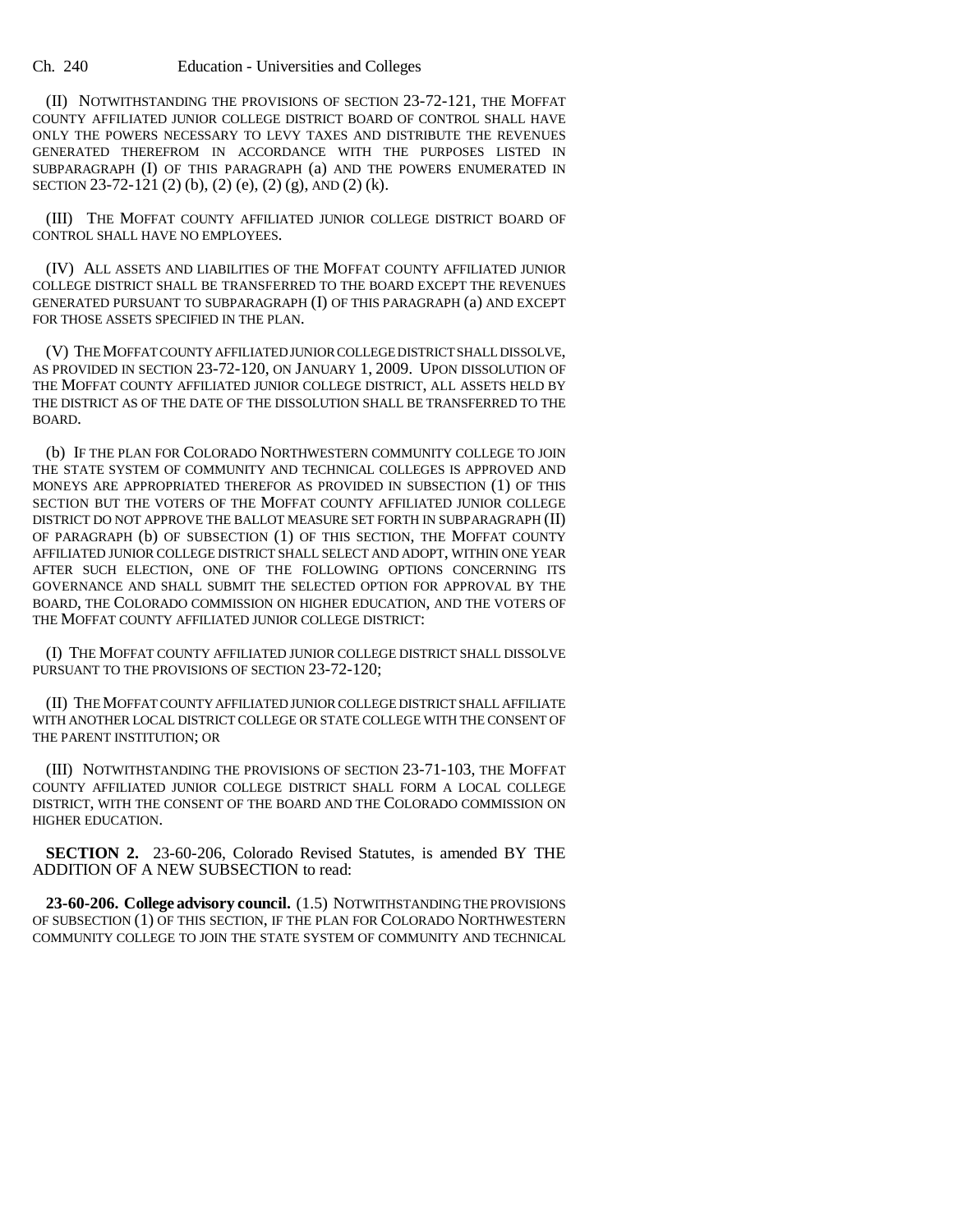COLLEGES IS APPROVED AND MONEYS ARE APPROPRIATED THEREFOR AS PROVIDED IN SECTION 23-71-207 AND IF THE MOFFAT COUNTY AFFILIATED JUNIOR COLLEGE DISTRICT VOTERS APPROVE THE BALLOT MEASURE SET FORTH IN SECTION 23-71-207 (1) (b) (II), THE INITIAL ADVISORY COUNCIL FOR COLORADO NORTHWESTERN COMMUNITY COLLEGE SHALL CONSIST OF THREE MEMBERS OF THE RANGELY JUNIOR COLLEGE DISTRICT BOARD OF TRUSTEES, THREE MEMBERS OF THE MOFFAT COUNTY AFFILIATED JUNIOR COLLEGE DISTRICT BOARD OF CONTROL, AND ONE MEMBER AT LARGE TO BE APPOINTED BY THE STATE BOARD FOR COMMUNITY COLLEGES AND OCCUPATIONAL EDUCATION FROM THE COLORADO NORTHWESTERN COMMUNITY COLLEGE DESIGNATED SERVICE AREA. IF THE MOFFAT COUNTY AFFILIATED JUNIOR COLLEGE DISTRICT VOTERS DO NOT APPROVE THE BALLOT MEASURE SET FORTH IN SECTION 23-71-207 (1) (b) (II), THE PROVISIONS OF SUBSECTION (1) OF THIS SECTION SHALL APPLY.

**SECTION 3.** Article 72 of title 23, Colorado Revised Statutes, is amended BY THE ADDITION OF A NEW SECTION to read:

**23-72-128. Repeal of article - notice to revisor of statutes.** (1) IF THE PLAN FOR COLORADO NORTHWESTERN COMMUNITY COLLEGE IS ACCEPTED INTO THE STATE SYSTEM OF COMMUNITY AND TECHNICAL COLLEGES PURSUANT TO SECTION 23-71-207, AND THE VOTERS OF THE MOFFAT COUNTY AFFILIATED JUNIOR COLLEGE DISTRICT APPROVE THE BALLOT MEASURE SET FORTH IN SECTION 23-71-207 (1) (b) (II), THIS ARTICLE IS REPEALED, EFFECTIVE JULY 1, 2009.

(2) THE STATE BOARD FOR COMMUNITY COLLEGES AND OCCUPATIONAL EDUCATION SHALL PROVIDE WRITTEN NOTICE TO THE REVISOR OF STATUTES REGARDING WHETHER THE CONDITIONS PRECEDENT SPECIFIED IN SUBSECTION (1) OF THIS SECTION HAVE OCCURRED, RESULTING IN THE REPEAL OF THIS ARTICLE.

**SECTION 4.** 23-71-122, Colorado Revised Statutes, is amended BY THE ADDITION OF A NEW SUBSECTION to read:

**23-71-122. Junior college board of trustees - specific powers.** (1.5) NOTWITHSTANDING THE PROVISIONS OF SUBSECTION (1) OF THIS SECTION, IF COLORADO NORTHWESTERN COMMUNITY COLLEGE IS ACCEPTED INTO THE STATE SYSTEM PURSUANT TO SECTION 23-71-207, THE POWERS OF THE RANGELY JUNIOR COLLEGE DISTRICT BOARD OF TRUSTEES SHALL BE LIMITED TO THOSE SPECIFIED IN SECTION 23-71-207 (3) (a) (V).

**SECTION 5.** 23-71-123, Colorado Revised Statutes, is amended to read:

**23-71-123. Duties of board of trustees.** (1) It is the duty of the board of trustees to determine financial and educational policies and provide for the proper execution of such by selecting competent administrators, instructors, and other personnel for the administration, operation, and maintenance of the institution, to prepare and adopt a budget pursuant to part 1 of article 44 of title 22, C.R.S., to fix tuition and fee rates, to accept gifts, to purchase, hold, sell, or rent property and equipment, to promote the general welfare of the institution for the best interests of education and the junior college district, and, pursuant to contract and any other applicable provisions of law, to discharge or otherwise terminate the employment of any personnel.